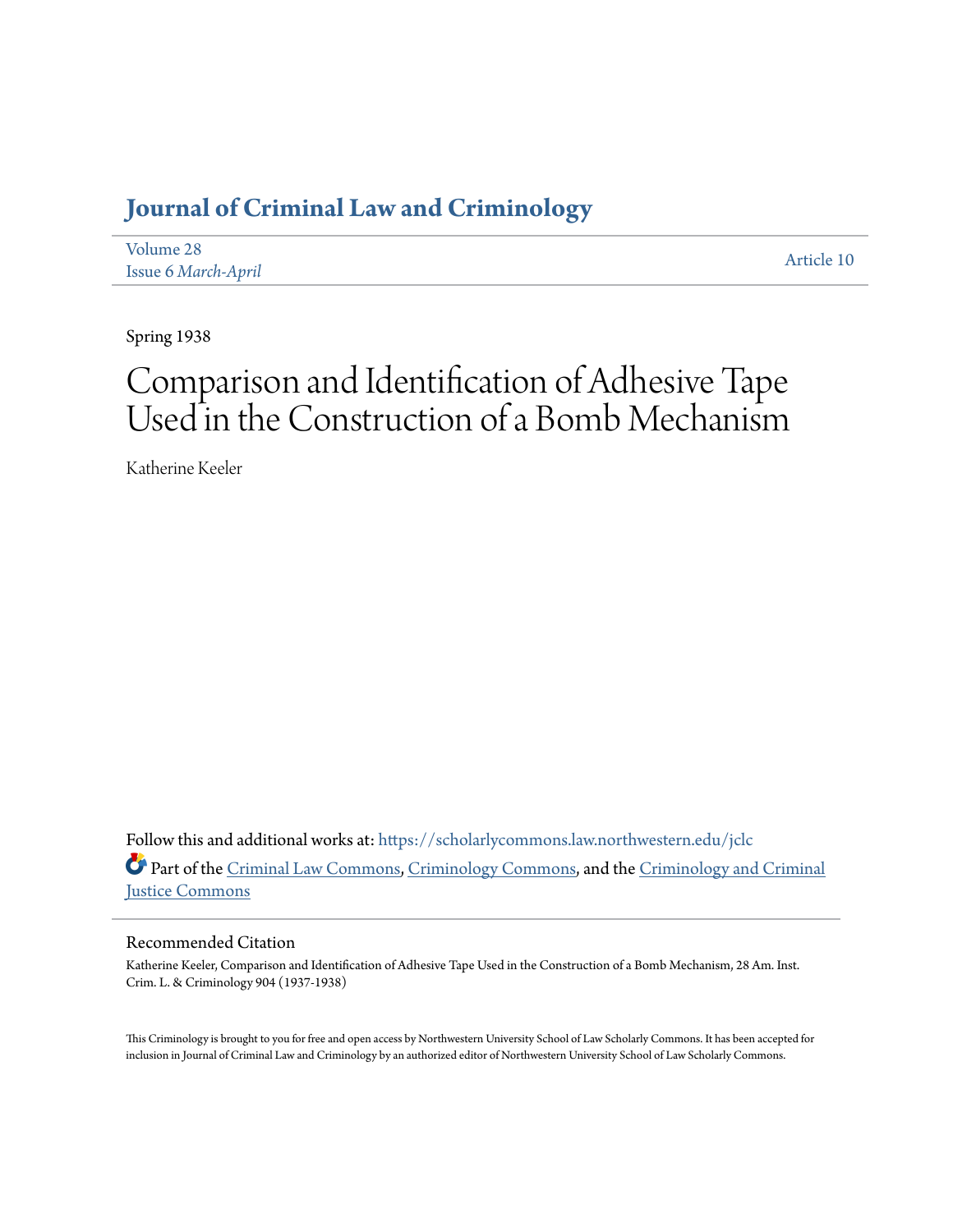## THE COMPARISON AND IDENTIFICATION OF ADHESIVE TAPE USED IN THE CONSTRUC-TION OF **A BOMB** MECHANISM

#### KATHERINE KEELERT

In the course of the investigation of the Valier Mine Bombing case the writer was called upon to make a comparison between two specimens of adhesive tape: one piece removed from the bomb mechanism found at the scene of the explosion and the other obtained from the workshop of the two suspects. The object of such a comparison, of course, was to determine whether or not there existed sufficient similarity or dissimilarity between the two specimens to indicate that the tape from the bomb mechanism had or had not originated from the spool of tape found in the suspects' possession.

A  $\, {\bf B}$ C \* '

**FiGuRE** 1

In Figure 1, C represents the piece of tape from the bomb mechanism, and B the tape-ending from the suspect's workshop. A is a group of tape sections taken from the bomb mechanism, but, due to the fact that they had been badly mutilated, they were ignored by the examiner in favor of C, which, being a single piece, presented a simpler problem in analysis. This discussion, therefore, will deal entirely with a comparison between B and C. For convenient reference C will be referred to as the *clock* tape, since it was removed from the alarm key of the timing device constituting part of the bomb mechanism, and B as the *suspect* tape.

**<sup>-</sup>**Examiner of Questioned Documents Scientific Crime Detection Laboratory, Northwestern University School of Law.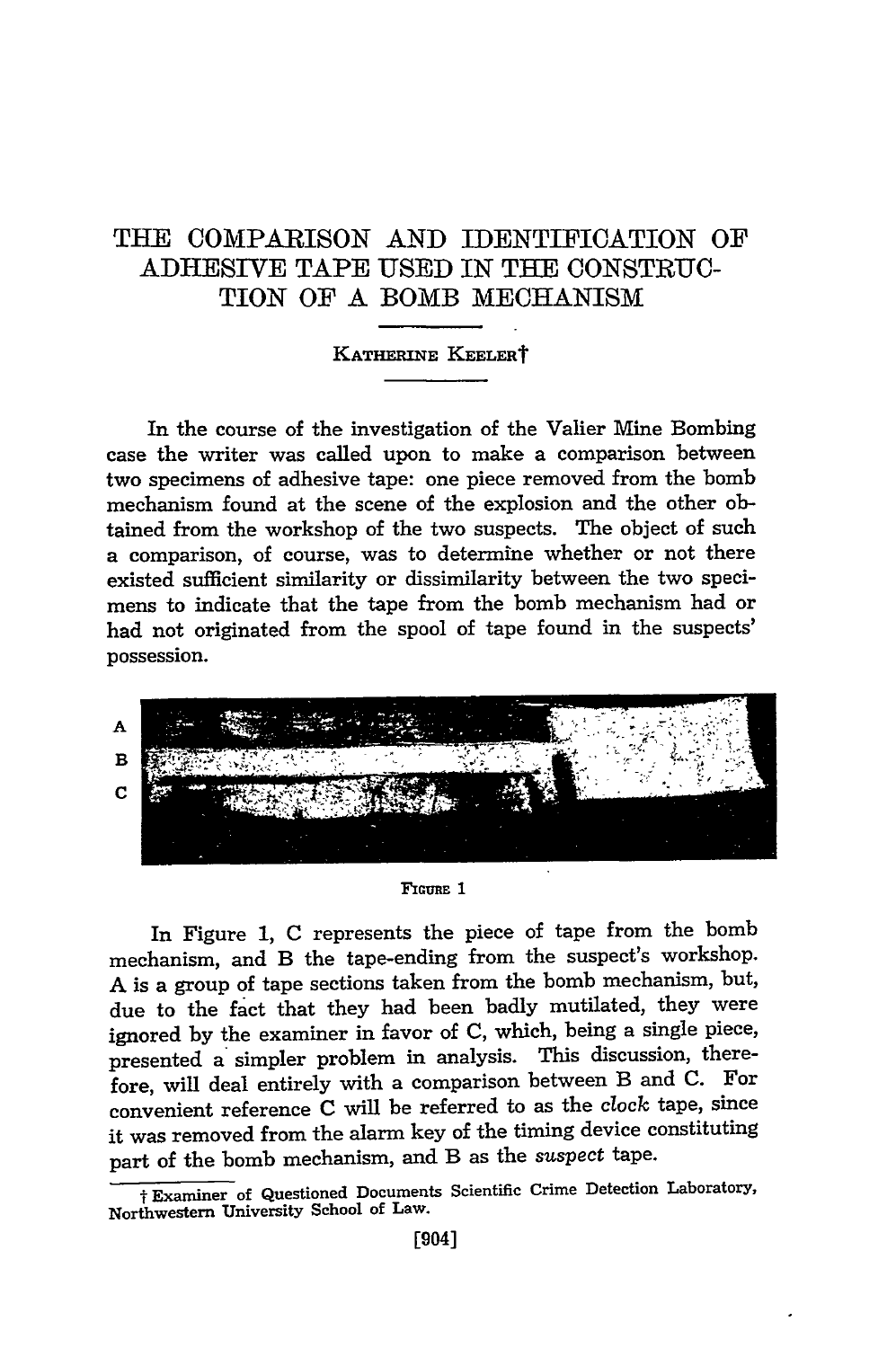When the various specimens were arranged as illustrated in Figure 1 the following observations were made: (1) The clock tape appeared to be about the same length and width as the piece missing from the lower side of the suspect tape (referring to position in Figure 1); (2) The clock tape seemed to show long threads at the right end where the suspect tape correspondingly showed short ones, and vice versa--or to state it in another way, where the piece missing from the suspect tape might be expected to have long threads, the clock piece had long threads, etc.; (3) Where the piece missing from the lower side of the suspect tape would be expected to have one smooth cut edge and one roughly torn edge, the clock tape qualified in these respects also, having the two types of edges in their proper relationship to long and short warp threads at the right hand end.

Obviously, the laboratory analysis of this evidence was to consist mainly of an accurate check on these three features. The problem therefore resolved itself into a determination of the following: (1) How many filler or cross threads were torn along the lower side of the suspect tape? How many such threads were there in the clock tape? (2) How many warp threads were torn from the lower side of the suspect tape? How many such threads were there in the clock tape? (3) Thread for thread, were those at the right hand end of the clock tape long where the corresponding thread was short in the suspect tape, and vice versa? And did their relative lengths correspond accurately? (4) Would enlargement reveal the same type of frayed and cut edges on the clock tape as on the suspect tape? And would it reveal any other features that would disclose identity or non-identity?

The chief problem, it developed, lay in the counting of the threads. Doing this under the microscope was impractical since only a few threads at a time could be enlarged for counting in the field of the microscope and moving the tape, while continuing the count into subsequent fields, involved difficulties. Not only that, but it seemed that a report on such a count before a jury, provided findings should lead to a court room, would be ineffective. For this reason the tape comparison became a problem in photography. Enlargements of both pieces of tape were made to a scale of approximately 40 diameters. At this scale of enlargement the tape resembled a piece of loosely woven monks cloth and the threads of the two pieces of tape could be counted by the simple process of numbering them.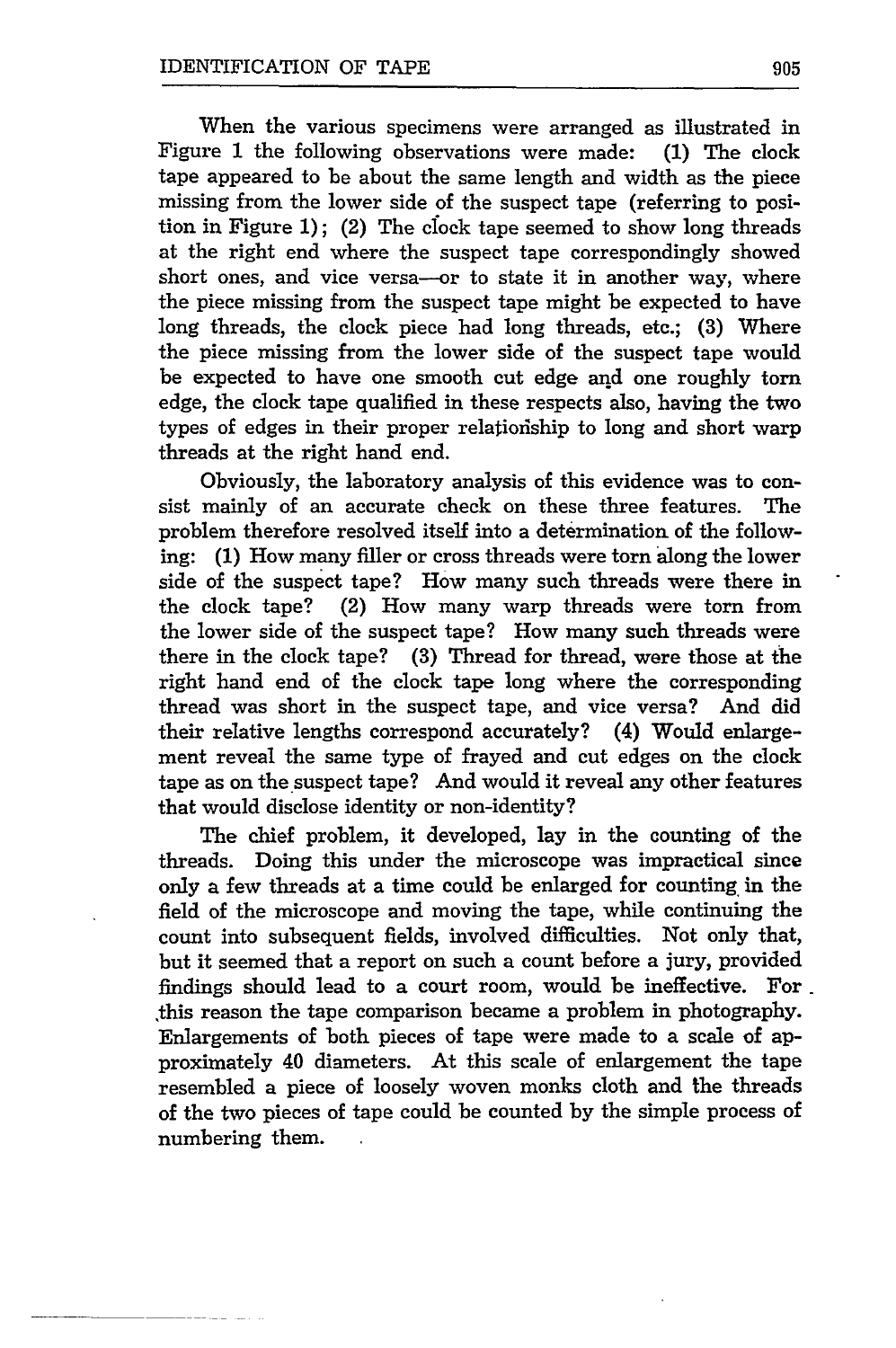

#### FIGURE 2

Problems: **(1)** Was there the same number of warp threads in the lower right end of C as had been tore that all the corresponding portion of S? (2) Were there<br>long warp threads in the lower right end of C where there were short ones in the<br>corresponding portion of S, and vice versa?

ווא בין המייח במקור בין המייח המייח במייח המייח במייח במייח במייח במייח במייח במייח במייח במייח המייח במייח במ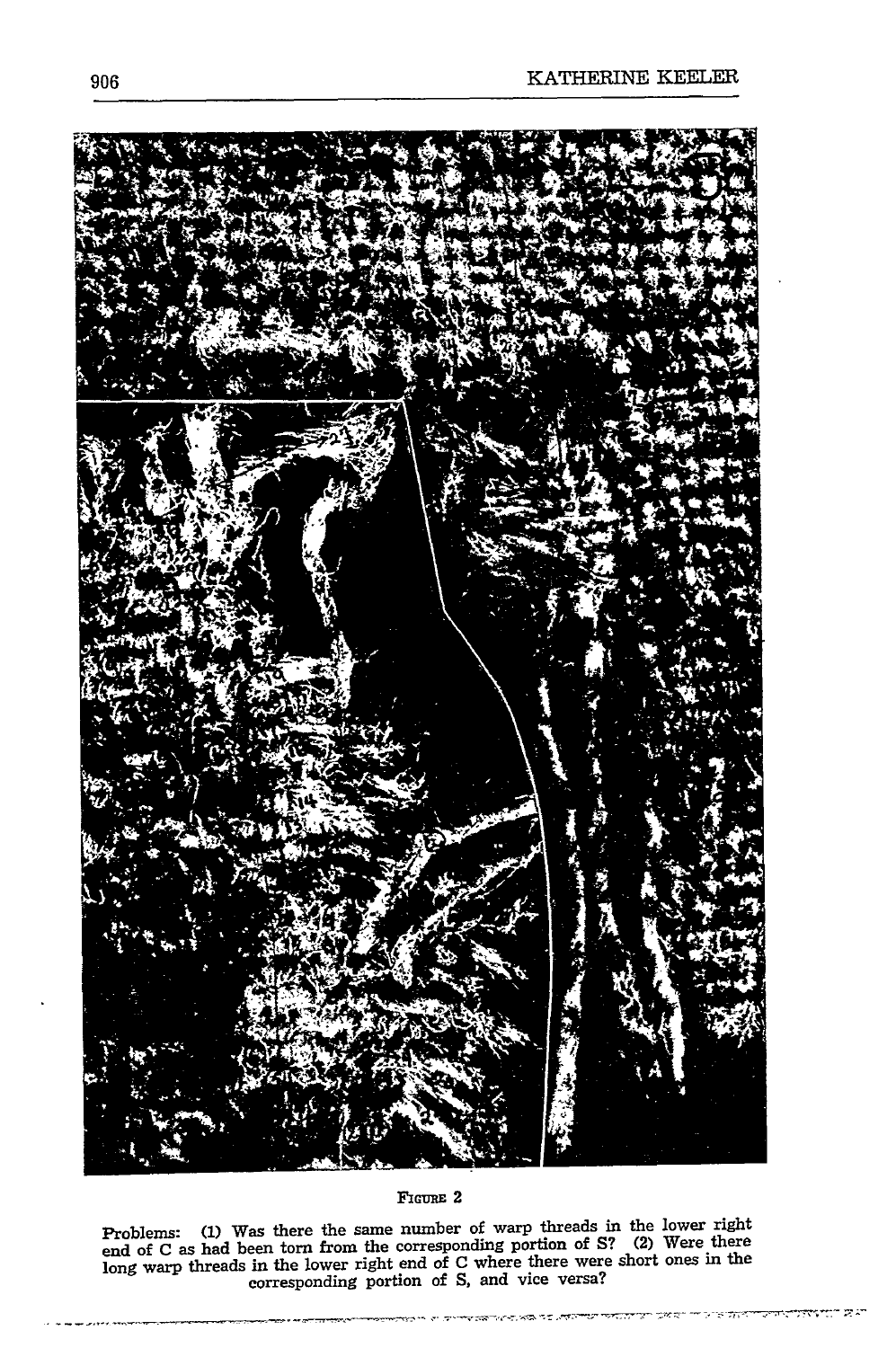When the numbering was completed these photographs constituted a complete check on the four features noted above and in addition revealed the following even more startling and convincing evidence of their original oneness.

The differences between thick and thin threads became apparent with enlargement, and the examiner, after numbering to **18** on the torn filler threads of the suspect tape and finding it unusually thick, became interested in determining whether or not number 18 on the clock tape would be unusually thick also. When the clock tape threads were numbered they were found to be thread for thread of thickness and thinness corresponding to the filler threads torn from the suspect tape. This matching obtained throughout its entire length.

For presenting this evidence before the jury the examiner made duplicates of the prints used in the laboratory for study. They were set on an easel twelve feet long and the jury later took them into the jury room. The photographs referred only to the one piece of clock tape (the lower one in Figure 1). With the enlargements before them the jury observed the following facts:

(1) The suspect tape had 322 torn filler threads (there were frayed warp threads at the loose or left end where several filler threads had been pulled out). The clock tape had 324 filler threads and at the left hand end the 324th was a long thread extending in such a direction as to suggest that it was one of the missing filler threads frayed from the corresponding end of the suspect tape. The 323rd thread was an incomplete fragment with both ends cut. (2) Wherever the torn warp threads on the suspect tape were long, those at the same end of the clock tape were. correspondingly short, and vice versa. (3) The lower edge of the suspect tape and the upper edge of the clock tape were similarly torn and frayed and the factory cut edge of the suspect tape was continued in the cut edge of the clock tape. (4) Thread for thread, the 322 torn filler threads of the suspect tape matched in relative thickness and thinness the 322 torn filler threads of the clock tape.

The mathematical probability involved in the last feature happening by chance was not presented to the jury, but the prosecutor in his argument indicated that it reached impressive proportions and the jury was left to exercise its own appreciation of the negligible chance for accidental matching of **322** threads.

Although the examiner made no effort to qualify as a tape expert, she had made a preliminary tour of the Bauer & Black Com